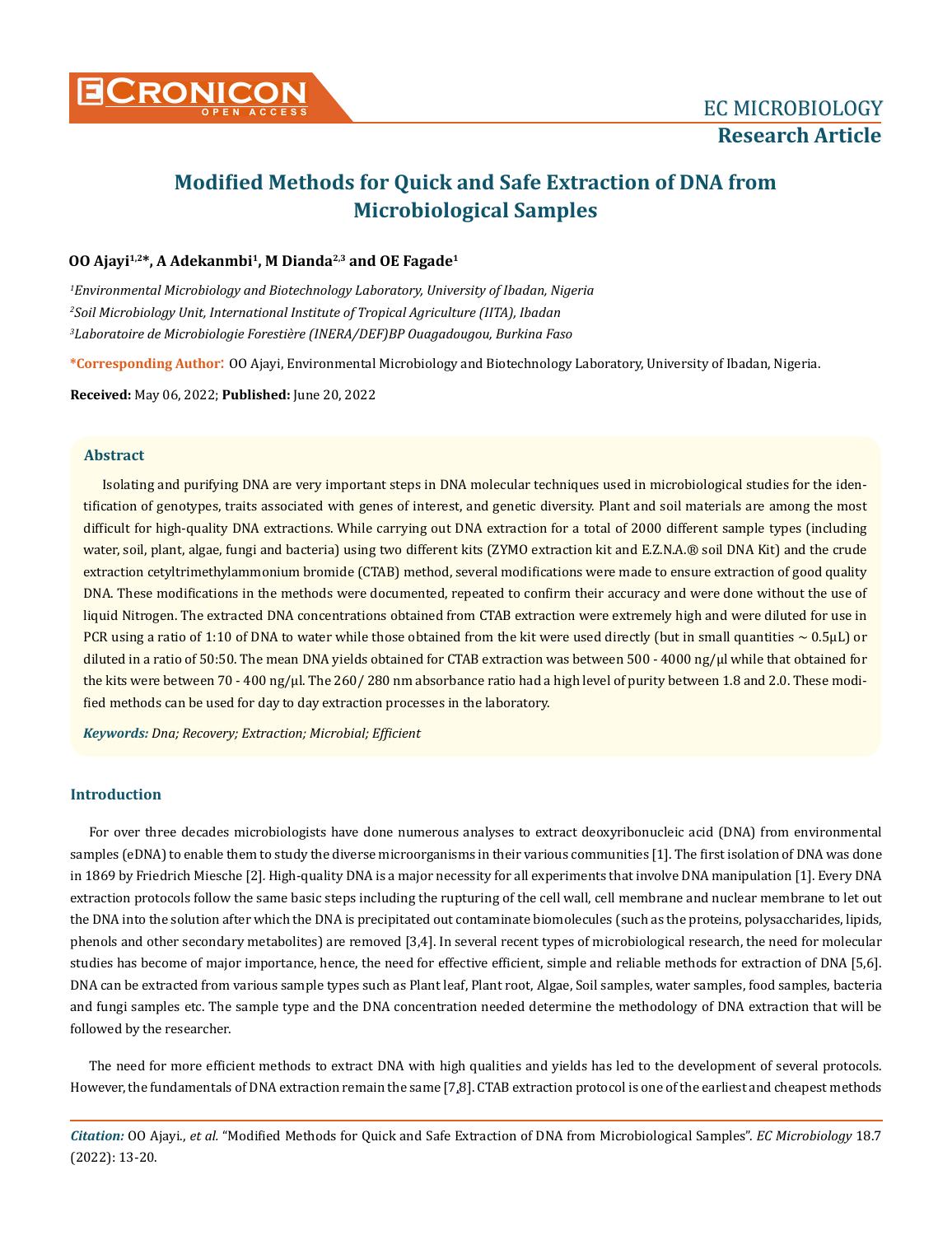that has been used in the extraction of DNA for several sample types [9,10]. CTAB is a surfactant that has cationic nature and is required to break down the cellular membrane to initiate cell lysis so that the genic materials can be extracted. It is therefore employed in DNA extraction/isolation and the manufacturing of novel Gene Therapies. It sometimes takes a long time and requires the use of a lot of harmful chemicals and may still give low yields of DNA with poor quality but it is very cost-friendly especially for researchers in developing parts of the world and for commercial purposes [11].

Over time and in more recent years, DNA isolation and extraction kits have been invented and they have several advantages over crude methods (CTAB etc.). They are faster and simpler to use, and also rarely contain harmful chemicals such as phenol or chloroform and contact with samples and chemicals is highly reduced. They use spin columns or filters, which have silica-gel-based membranes that can bind to the DNA. The DNA when trapped in the membrane can be washed and cleaned free of contaminants and then eluted or released from the column (membrane) using nuclease-free water. The DNA obtained using kits are normally purer and cleaner than DNA extracted using crude methods. However, kits are very expensive, with prices ranging between \$250 and above for 50 reactions (samples) [12]. This makes them unattractive for researchers in developing countries.

Plant and soil samples are among the most difficult for high-quality DNA extractions (13,14). Proper preparation of the tissues before extraction is essential to achieve good results. In many cases, the liquid nitrogen flash-freezing method is adopted followed by grinding the frozen tissue with a mortar and pestle [9,15,16]. Liquid nitrogen is very difficult and dangerous and harmful to use and therefore needs to be handled with care. We have therefore modified the previous DNA extraction protocol for two commercial kits and the CTAB method to suit the facilities that we have to meet our target.

#### **Materials**

**Zymo extraction kit** (Bacterial/fungal, Soil, Plant, Water)(manufactured by Zymo research [Irvine](https://www.crunchbase.com/search/organizations/field/organizations/location_identifiers/irvine-california), [California](https://www.crunchbase.com/search/organizations/field/organizations/location_identifiers/california-united-states), [United States](https://www.crunchbase.com/search/organizations/field/organizations/location_identifiers/united-states). [www.zy](http://www.zymoresearch.com)[moresearch.com\)](http://www.zymoresearch.com)

**E.Z.N.A.**® **soil DNA kit** (manufactured by Omega Bio-Tek, *Headquarters*: 400 Pinnacle Way, Ste 450, Norcross, Georgia, 30071, United States ; Phone Number: (770) 931-8400 ; Website: [www.omegabiotek.com](http://www.omegabiotek.com))

Zymo extraction kit protocols: (<https://www.zymoresearch.com/pages/genomic-dna-purification>).

E.Z.N.A.® soil DNA Kit extraction protocol: ([https://www.omegabiotek.com/wp-content/uploads/2013/04/D5625-Soil-DNA-Kit-](https://www.omegabiotek.com/wp-content/uploads/2013/04/D5625-Soil-DNA-Kit-120216-Online.pdf)[120216-Online.pdf](https://www.omegabiotek.com/wp-content/uploads/2013/04/D5625-Soil-DNA-Kit-120216-Online.pdf))

# **CTAB buffer**

2% CTAB (hexadecyltrimethylammonium bromide), 100 mM TrisHCl [pH=8],20 mM EDTA, 1.4 M NaCl, 0.2% β-mercaptoethanol and 0.1 mg/mL proteinase K

NB: Add 4.1 g NaCl in 80 mL of distilled water and add 10 g of CTAB slowly while heating (≈65°C) and stir. It may take more than 3 hours to dissolve CTAB completely. The final volume should be adjusted to 100 ml by adding distilled water and sterilized in an autoclave at 121°C for 15mins at 1 atm.

### **Methods**

The methods for the kits were modified from the extraction protocols given by the manufacturer and the well-known cetyltrimethylammonium bromide (CTAB) method where CTAB is used for DNA extraction (Kalendar *et al*., 2021) was also modified. The protocol for

*Citation:* OO Ajayi., *et al.* "Modified Methods for Quick and Safe Extraction of DNA from Microbiological Samples". *EC Microbiology* 18.7 (2022): 13-20.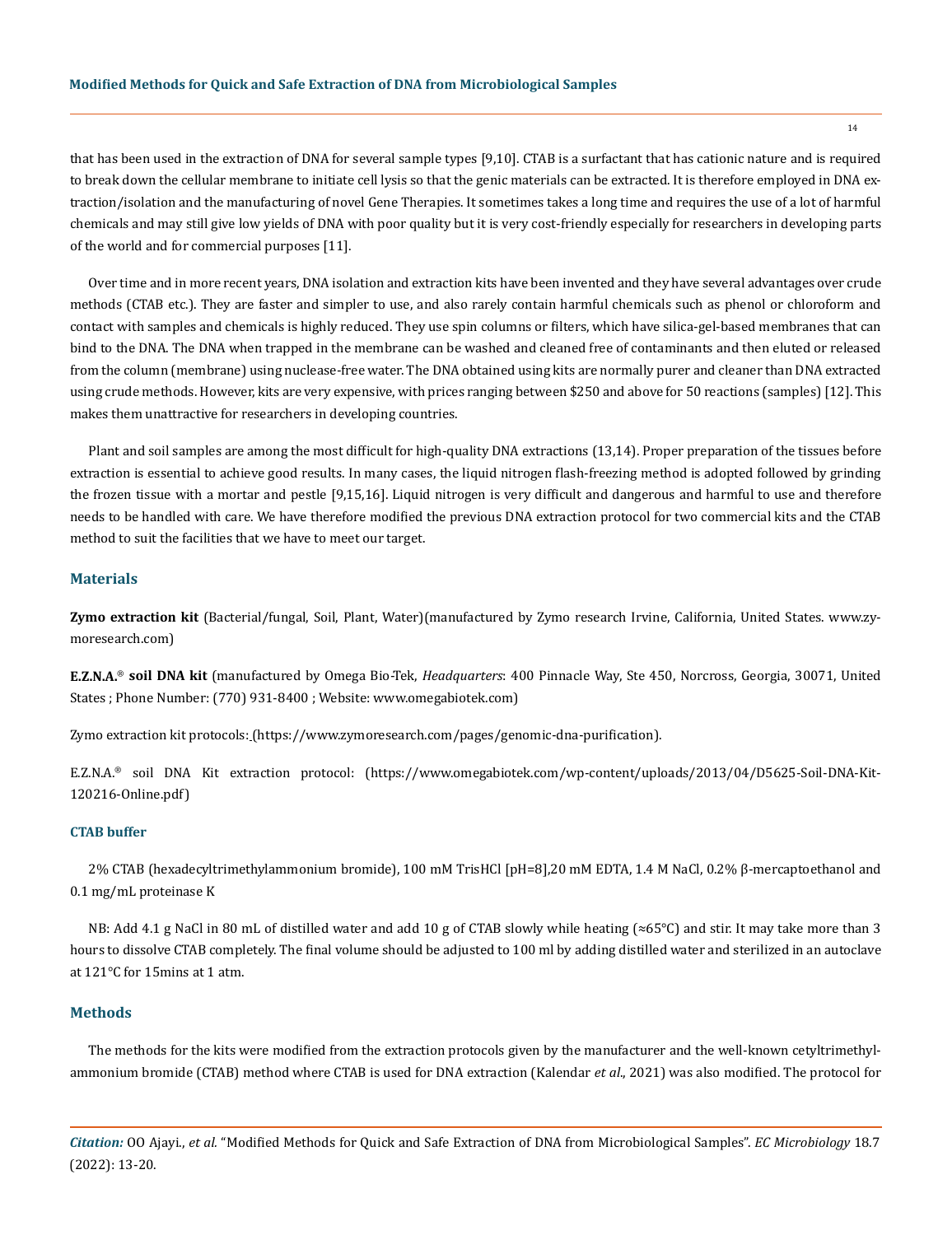the ZYMO kit and the CTAB method are simple and faster compared to other methods and the use of liquid nitrogen was not employed. The CTAB method was used for extracting Bacteria, Fungi, Algae and plant samples, the EZNA was used for only soil while the Zymo kit was used for extraction of DNA from Water, Soil, Plant, Algae etc. Each extraction was done using five replicates each. Plant samples, soil samples and water samples were processed as follows before extraction:

#### **Plant samples**

It should be noted that the leave and plant samples were allowed to dry in the oven leaving them with little or no moisture in them. The use of Nitrogen was not required.

#### **Soil samples**

Soil samples were allowed to dry to remove moisture from the samples.

#### **Water samples**

Water samples of about 500mL are collected and each sample is passed through a sterilized Buchner funnel sterilized weighing paper (Fisherbrand weighing paper cat No.09-898-12B made by fisher scientific Pittsburgh USA cut into the size of filter paper fitting the funnel) was used to filter the water sample. The forced pressure from the pump connected to the funnel was used to pull the water through the weighing paper. This took a long time due to the small pore size of the weighing paper. The weighing paper is used because it is easier to fold into the Eppendorf tube and takes lesser space.

#### **The modified protocols are as follows**

#### **E.Z.N.A.® Soil DNA kit (Omega Bio-Tek, Norcross, GA, United States) modification to manufacturer's instructions**

Add 500 - 700 mg (instead of 100 – 250 mg) soil sample to a disruptor tube. Add 725 µL, SLX-MLUS Buffer. Bead beat for 2 minutes and then mix manually for 2 minutes. Mix using a vortex at maximum speed for 5 minutes to lyse sample. Spin at 500 xg for 5 seconds to remove drops of liquid from the lid. Add 72 µL DS buffer vortex at maximum speed for 4minutes to mix thoroughly. Incubate at 70°C for 10 mins. Briefly mix using a vortex the tube once during incubation.

Centrifuge at 10,000 x g for 5 minutes at room temperature. Transfer 400 µL supernatant into a new 1.5 mL micro-centrifuge tube. Add 135 µL chilled p2 Buffer. Mix thoroughly using a vortex for 1 minute. Let it sit on ice for 5mins. Centrifuge at 13,000 x g for 3minute. Carefully transfer the supernatant to a new 1.5 µL micro-centrifuge tube. Add 200 µL HTR Reagent and mix thoroughly using a vortex. (HTR should be properly mixed). Let it sit at room temperature for 3 minutes.

Centrifuge at 13,000 x g for 5minutes. Transfer cleared supernatant ( $\sim 500 \,\mu$ L) to a new 1.5 Ml micro-centrifuge tube (step should be repeated if the solution is still dark). Add an equal volume of XP1 Buffer. Mix thoroughly using a vortex. Insert a Hi-Band DNA Mini column into a 2 ml collection tube. Transfer up to 700 µL sample from step 16 to the Hi-Bind DNA Mini Column. Centrifuge at 13,000 x g for 5 minutes at room temperature. Discard the filtrate and reuse the Collection Tube. Discard the filtrate and reuse the collection Tube. Repeat steps 18 - 20 until all the lysate from step 16 has passed through the Hi-Bind DNA Mini Column.

Add 500 µL HBC Buffer (dilute with 32 mL 100% isopropanol before use). Centrifuge at 13,000 x g for 3minute. Discard the filtrate and the collection tube. Centrifuge at 20,000 x g for 1 minute to get rid of excess HBC Buffer. Transfer the Hi-Band DNA Mini Column into a new 2 mL collection tube. Add 700 µL DNA Wash buffer (diluted with100 Ml 100% ethanol). Centrifuge at 13,000 x g for 5minute. Discard the filtrate and reuse the collection tube.

*Citation:* OO Ajayi., *et al.* "Modified Methods for Quick and Safe Extraction of DNA from Microbiological Samples". *EC Microbiology* 18.7 (2022): 13-20.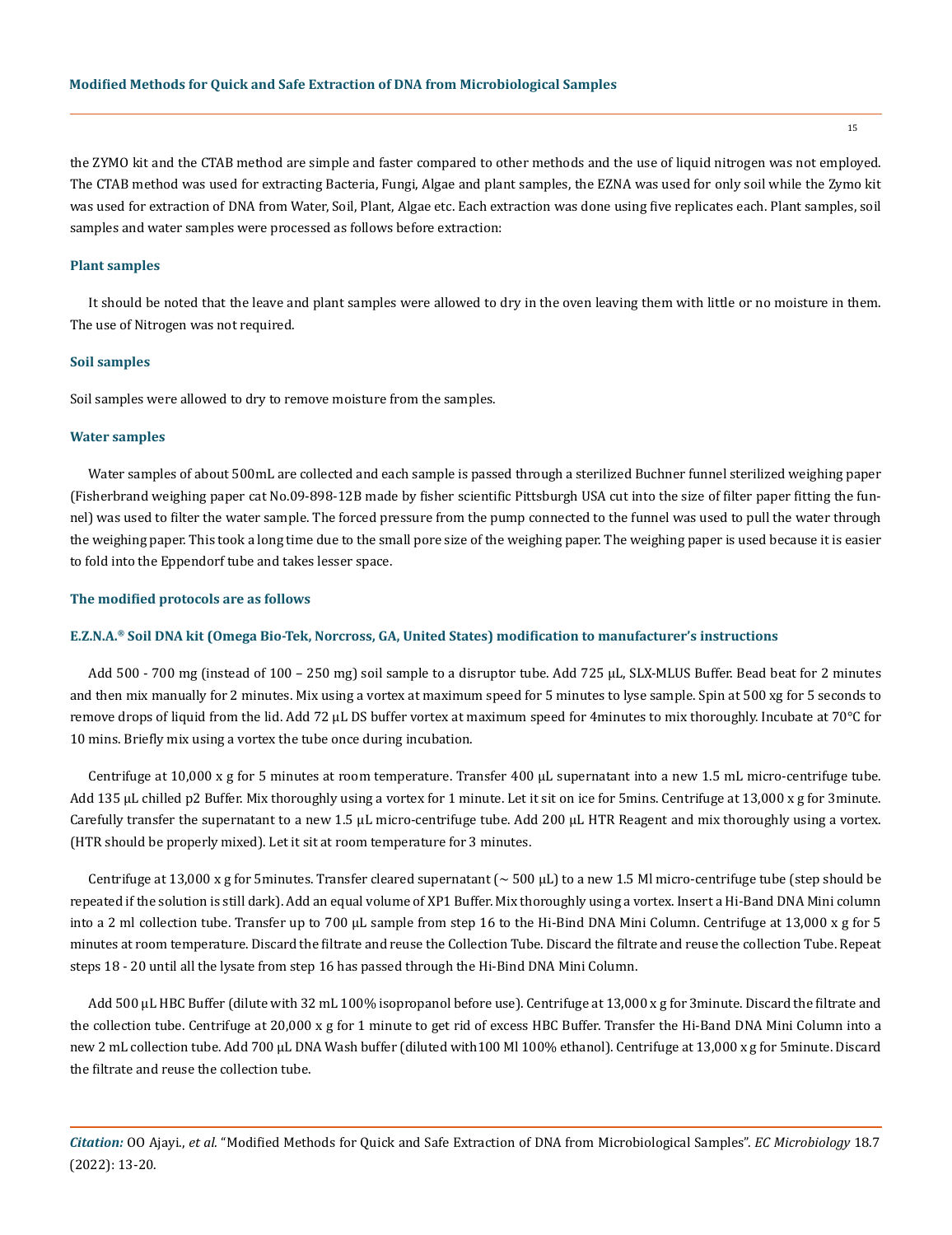The previous two steps should be repeated Centrifuge at 13,000 x g for 8 minutes. Transfer Hi-Bind DNA Mini Column into a clean 1.5 mL micro-centrifuge tube. Add 100 µL 70°c pre heated Elution buffer into the Centre of the Hi-Bind matrix. It should be allowed to sit at room temperature for 1 - 2 minutes. Centrifuge at 13,000 x g for 6 minutes. Collect filtrate and place it into the Centre of the same Hi-Bind DNA Mini column used in the procedure. Let sit at room temperature for 30 mins.

Centrifuge at 13,000 x g for 5 minute. Store eluted DNA at -20°C. Load on gel or check quality using a Nano-drop machine. Use for PCR and other molecular genetics studies.

# **Dna extraction procedure (using zymo kit)**

Add 250 (50 - 100) mg (wet weight) fungal or bacterial cells (can be centrifuged from broth repeatedly until ¼ of the tube is full of bacteria cells) that have been re-suspended in up to 100 µl of water or isotonic buffer (e.g., PBS) or up to 200mg of tissue to a ZR bashing ™ Lysis Tube. Add 750ul Lysis Solution to the tube. Secure in a bead fitted with 2 ml tube holder assembly and process at maximum speed for > 5 minutes. Centrifuge the ZR bashing bead ™ Lysis Tube in a micro-centrifuge at > 10,000 x g for 1 minute. Transfer all the supernatant to a Zymo-Spin <sup>TM</sup> IV Spin Filter (orange top) in a Collection Tube and centrifuge at 7,000 x g for 1 minute.

Add 700 µl of Fungal/Bacterial DNA Binding Buffer to the filtrate in the collection Tube from Step 4. Transfer 800 µl of the mixture from Step 5 to a Zymo-Spin ™ IIC column in a collection Tube and centrifuge at 10,000 x g for 1 minute. Discard the flow-through from the collection Tube and repeat Step 6. Add 150 µl DNA Pre-Wash Buffer to the Zymo-Spin ™ IIC column in a new collection tube and centrifuge at 10,000 x g for 1 minute. Add 350 µl Fungal/Bacterial DNA Wash Buffer to the Zymo-Spin <sup>™</sup> IIC column and centrifuge at 10,000 x g for 1 minute.

Transfer the Zymo-Spin TM IIC Column to a clean 1.5 ml micro-centrifuge tube and add 70 ul DNA Elution Buffer directly to the column matrix. Centrifuge at 10,000 x g for 30 seconds to elute the DNA. Load on gel or check quality using a Nano-drop machine. Use for PCR and other molecular genetics studies.

# **Ctab extraction**

This method can be used for bacteria, algae, soil and plant samples (Figure 1)**.** Add 500mg bacteria and 500- 700 mg soil or plant into an Eppendorf tube. Add bashing beads of almost equal amounts to tubes for Bacteria and Plant samples while silver balls can be used for soil. Add 1 mL pre-heated CTAB DNA extraction buffer. Add 1 µL Ribonuclease A Solution (10 mg/ml in glycerol, 10 Mm Tris-HCL pH 8.0). Mix in tissue lyser for 15 mins. Incubate at 65°C for 1hour. Centrifuge at 13,000 rpm for 8 mins. Transfer Clear supernatant to new 2 mL micro-centrifuge tube. Add an equal volume of CIA (24:1 chloroform: Iso-amyl alcohol mix). Mix for 5 minutes in a disruptor.



*Figure 1: Pictorial steps for DNA extraction using CTAB method.*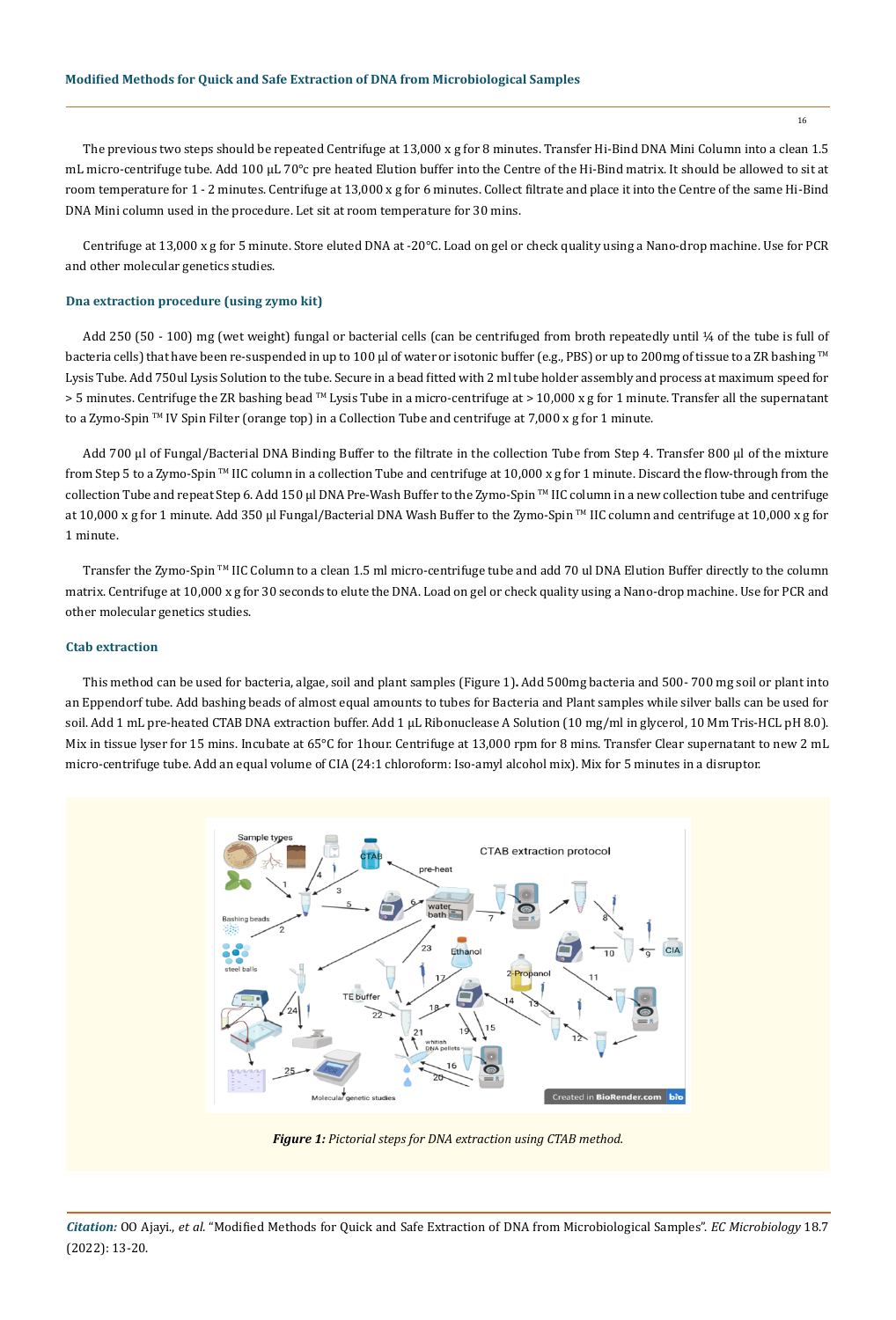17

Centrifuge at 13,000 rpm for 2 mins. Transfer supernatant (clear) to new 2 mL Eppendorf tubes. Add equal volume of 2-propanol (100%). Vortex using a disruptor for 5mins. Centrifuge at 13,000 rpm for 5minutes. Discard supernatant. Wash pellet by adding 1.8 mL 70% ethanol. Place in a disruptor for 10 minutes. Centrifuge at 13,000 rpm for 5 minutes. Discard supernatant using micropipette or air dry by opening the tube till ethanol has completely evaporated. Check for whitish pellets of DNA at the base of the tube. Add 50 - 70 µL TE buffer (1 mM Na<sub>3</sub>EDTA, 10 mM Tris-HCl pH 8.0). Place in a water bath at 65°C for 1 hour. Load on gel or check quality using a Nano-drop machine. Use for PCR and other molecular genetics studies.

# **Results**

The modified CTAB DNA extraction method used in this study was observed to be the more efficient in extracting high DNA yields with better quality from the samples used and could be used in whole-genome sequencing, metagenomics, advanced sequencing technologies, and bioinformatics tools. Our results show that the concentrations of the DNA were highest for the CTAB extraction (172.47 ±23.37-4100.00  $\pm$  655.74 ng/µl), but lower A<sub>260</sub>/A<sub>280</sub> ratio purity (0.78  $\pm$  0.15- 1.74  $\pm$  0.15) were observed with the CTAB method. Extraction using the ZYMO kit had higher concentrations in plant  $(137.9 \pm 51.05 \text{ ng/µl})$  bacteria  $(146.1 \pm 15.85 \text{ ng/µl})$ , soil  $(84.77 \pm 5.79 \text{ ng/µl})$  when modified method was used (table 1). Extraction using the ZYMO kit had higher concentrations in plant (137.9  $\pm$  51.05 ng/µl) bacteria (146.1 ± 15.85 ng/ $\mu$ l), soil (84.77 ± 5.79 ng/ $\mu$ l) when the modified method was used (Table 1) but the A<sub>260</sub>/A<sub>280</sub> ratio purity were unaffected as they were similar. Extraction using the E.Z.N.A kit for soil also produced higher concentrations (172.46 ± 23.32 ng/µl) and A<sub>260</sub>/  $A_{280}$  ratio purity (1.71 ± 0.04) when the modified method was used (Table 1).

| <b>Average DNA Concentration and Purity</b> |                       |                    |                 |                      |                 |
|---------------------------------------------|-----------------------|--------------------|-----------------|----------------------|-----------------|
|                                             |                       | <b>Previous</b>    |                 | <b>Modified</b>      |                 |
| <b>Extraction</b><br>method                 | <b>Sample</b><br>type | Conc. $(ng/µl)$    | <b>Purity</b>   | Conc. $(ng/µl)$      | <b>Purity</b>   |
| ZYMO (kit)                                  | Plant                 | $27.27 \pm 3.84$   | $1.74 \pm 0.15$ | $137.9 \pm 51.05$    | $1.80 \pm 0.08$ |
|                                             | Soil                  | $17.05 \pm 0.95$   | $1.89 \pm 0.19$ | $84.77 \pm 5.79$     | $1.87 \pm 0.06$ |
|                                             | <b>Bacterial</b>      | $33.16 \pm 10.34$  | $1.00 \pm 0.10$ | $146.1 \pm 15.85$    | $1.74 \pm 0.09$ |
|                                             | water                 | $26.58 \pm 7.68$   | $1.35 \pm 0.16$ | $272.96 \pm 30.66$   | $1.91 \pm 0.03$ |
|                                             | Fungal                | $41.2 \pm 11.43$   | $1.71 \pm 0.04$ | $146.1 \pm 15.85$    | $1.89 \pm 0.19$ |
| E.Z.N.A (kit)                               | Soil                  | $27.47 \pm 4.22$   | $1.10 \pm 0.12$ | $172.46 \pm 23.32$   | $1.71 \pm 0.04$ |
| <b>CTAB</b>                                 | Plant                 | $316.67 \pm 74.08$ | $1.60 \pm 0.04$ | 716.67±104.08        | $1.8 \pm 0.08$  |
|                                             | Soil                  | $616.67 \pm 04.08$ | $0.90 \pm 0.15$ | $616.67 \pm 104.08$  | $1.37 \pm 0.28$ |
|                                             | <b>Bacterial</b>      | $700.67 \pm 00.08$ | $0.92 \pm 0.03$ | $4100.00 \pm 655.74$ | $1.74 \pm 0.15$ |
|                                             | Fungal                | $172.47 \pm 23.37$ | $0.78 \pm 0.15$ | $3505.35 \pm 251.05$ | $1.52 \pm 0.0$  |

*Table 1: Comparism of the Concentration and Purity of extracted DNA using modified methods and previous methods.*

## **Discussion**

In this study, three DNA extraction methods were used to extract high-quality DNA that can be efficiently amplified using PCR and for other molecular analyses. For all the modified methods liquid nitrogen was not used unlike in most methods of extraction where the use of liquid nitrogen to grind leaves, plant samples and soil samples is required as in the methods of Verma and Biswas, 2020; Kalendar *et al*., 2021 [17,18]. Mechanical beating using bashing beads enhances the disruption of the cells this was similar to the findings of Helmut *et al*., 2001 [19] where it was observed that the use of bead beating gave DNA of good qualities. It was observed that the mechanical grinding of cells directly in the DNA isolation buffer and the use of sufficient quantities of the sample were effective and efficient enough to avoid

*Citation:* OO Ajayi., *et al.* "Modified Methods for Quick and Safe Extraction of DNA from Microbiological Samples". *EC Microbiology* 18.7 (2022): 13-20.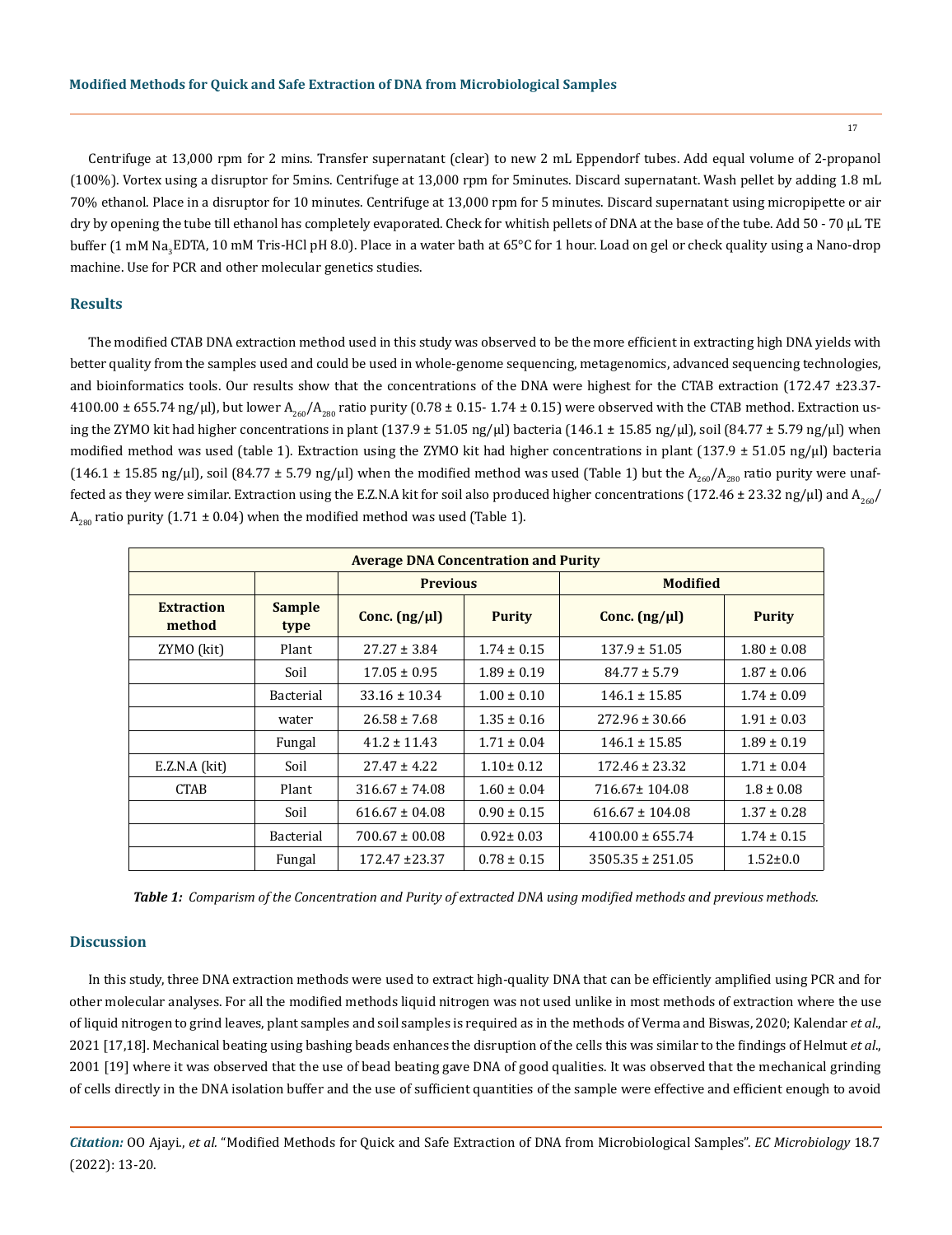the use of liquid nitrogen for the modified protocols. Weighing paper was used to filter water samples collecting more and tiny bacteria samples, differing from the method of Kawai *et al*., 2002; [Djurhuus](https://www.frontiersin.org/people/u/449471) *et al*., 2017; Lee *et al*., 2019 [20-22] where filter paper was used as commonly practiced. Following the modified methods, the ZYMO kit chemicals were used for 100 reactions instead of the 50 reactions recommended by the manufacturers. DNA from CTAB extraction had higher yields while those from kits had higher purity this differs from the findings of Aboul-Maaty *et al*., 2019; Knüpfer *et al*., 2020 [23,24] where kit extraction had higher yields and yields obtain were about 500 μg/μl, but was similar to the findings of Edward *et al*., 1991 [25] where of extracted DNA were approximately 800 μg/μl although higher yields were obtained in this method. The purity of the DNA obtained were also similar to the  $A_{260}/A_{280}$  purity obtained in the work of Doyle and Doyle 1990; Wilson and Walker 2005; Aboul-Maaty *et al*., 2019 [23,26,27] where purity obtained were between 1.7 - 1.8.

The yield of DNA obtained was highly variable between the three different modified extraction methods and between samples and CTAB extracted DNA had the highest yield but the least quality this was similar to the findings of Minas *et al*., 2011; Tamari *et al*., 2013; [Djurhuus](https://www.frontiersin.org/people/u/449471) *et al*., 2017; Wallinger *et al*., 2017 [28-30] and the extracted DNA were stable and applicable for marker-assisted selection, DNA fingerprinting, quantitative traits loci analysis, screening of transformants and enzymatic digestion.

#### **Conclusion**

We are able to describe efficient modified protocols using an established CTAB based extraction method and two commercial kits protocols for isolation and/or purification of high molecular weight genomic DNA from a range of fresh and difficult sources from a plant, animal, fungi, bacteria and soil material without the use of liquid Nitrogen.

CTAB-based extraction method can effectively extract DNA from most microbiological samples within a shorter time frame and that DNA extraction efficiency is dependent on the quantity of sample and the duration of beating the cells with bashing bead.

# **Conflict of Interest**

The authors declare that there is no conflict of interest.

#### **Bibliography**

- 1. Kumar G., *et al*[. "A practical guide to sample preservation and pre-PCR processing of aquatic environmental DNA".](https://onlinelibrary.wiley.com/doi/abs/10.1111/1755-0998.13107) *Molecular Ecology Resources* [20 \(2019\): 29-39.](https://onlinelibrary.wiley.com/doi/abs/10.1111/1755-0998.13107)
- 2. [Dahm R. "Discovering DNA: Friedrich Miescher and the early years of nucleic acid research".](https://link.springer.com/article/10.1007/s00439-007-0433-0) *Human Genetics* 122 (2008): 565-581.
- 3. Cristina B., *et al*. "Chapter 7 DNA extraction: finding the most suitable method, Editor(s): Nigel Cook, Martin D'Agostino, K". Clive Thompson, Molecular Microbial Diagnostic Methods, Academic Press (2016): 135-154.
- 4. [Dairawan M and Shetty PJ. "The Evolution of DNA Extraction Methods".](https://biomedgrid.com/fulltext/volume8/the-evolution-of-dna-extraction-methods.001234.php) *American Journal of Biomedical Science and Research* 8 (2020): [39-45.](https://biomedgrid.com/fulltext/volume8/the-evolution-of-dna-extraction-methods.001234.php)
- 5. Justé A., *et al*[. "Recent advances in molecular techniques to study microbial communities in food-associated matrices and processes".](https://pubmed.ncbi.nlm.nih.gov/18620966/)  *[Food Microbiology](https://pubmed.ncbi.nlm.nih.gov/18620966/)* 25 (2008): 745-761.
- 6. [Johnson D Barrie and Raquel Quatrini. "Acidophile Microbiology in Space and Time".](C://Users/ActaProof/Downloads/cimb-39-00003.pdf) *Current Issues in Molecular Biology* 1 (2020): [63-76.](C://Users/ActaProof/Downloads/cimb-39-00003.pdf)
- 7. Pompanon F., *et al*[. "Who is eating what: Diet assessment using next-generation sequencing".](https://www.academia.edu/47842230/Who_is_eating_what_diet_assessment_using_next_generation_sequencing) *Molecular Ecology* 21 (2012): 1931- [1950.](https://www.academia.edu/47842230/Who_is_eating_what_diet_assessment_using_next_generation_sequencing)

*Citation:* OO Ajayi., *et al.* "Modified Methods for Quick and Safe Extraction of DNA from Microbiological Samples". *EC Microbiology* 18.7 (2022): 13-20.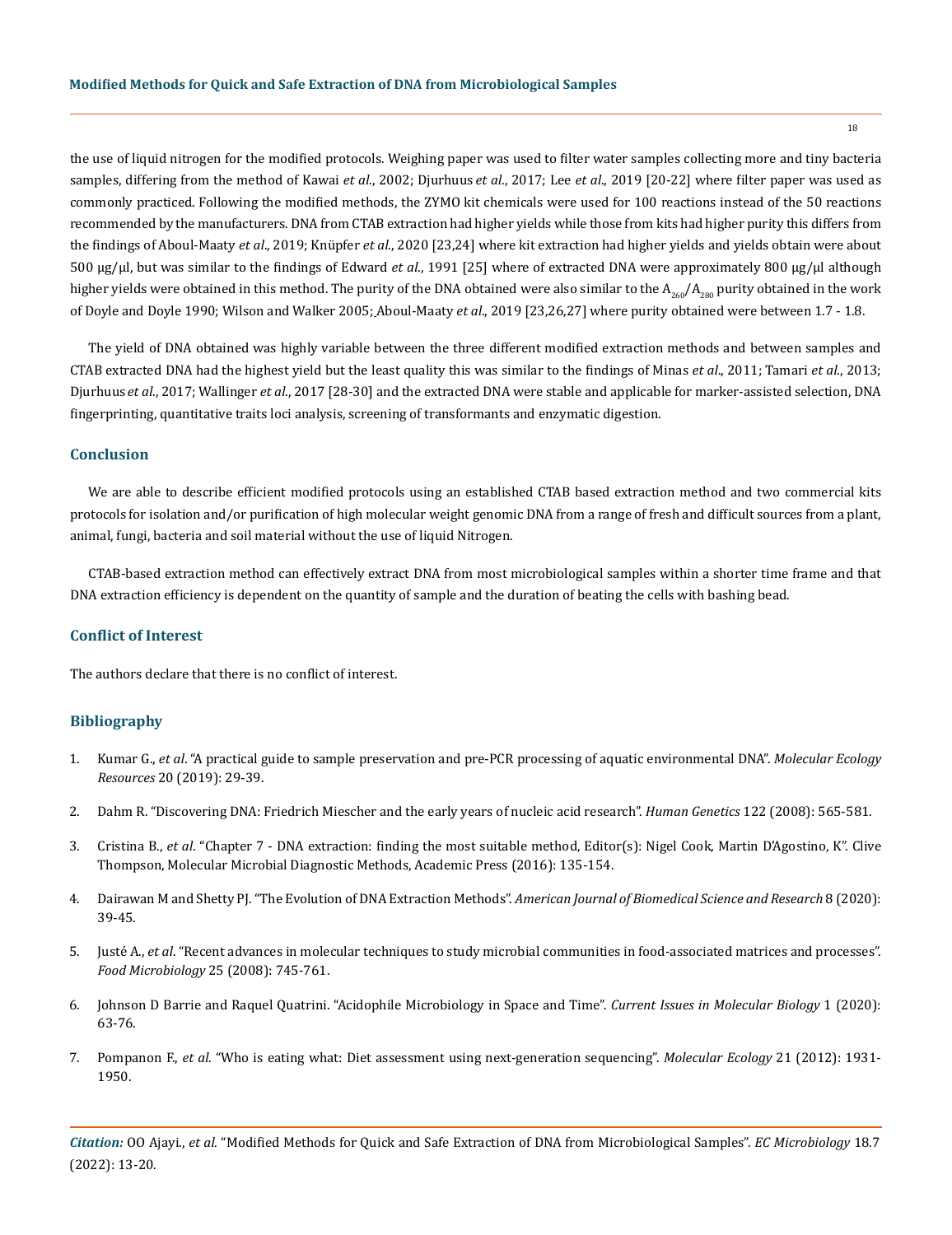- 8. Fatima F., *et al*[. "An Improved Method for Soil DNA Extraction to Study the Microbial Assortment within Rhizospheric Region".](https://pubmed.ncbi.nlm.nih.gov/25302120/) *Molecu[lar Biology International](https://pubmed.ncbi.nlm.nih.gov/25302120/)* (2014): 518-960.
- 9. Ferdous J., *et al*[. "A quick DNA extraction protocol: Without liquid nitrogen in ambient temperature".](https://www.ajol.info/index.php/ajb/article/view/102114) *African Journal of Biotechnology* [11 \(2012\): 6956-6964.](https://www.ajol.info/index.php/ajb/article/view/102114)
- 10. [Xin Z and Chen J. "A high throughput DNA extraction method with high yield and quality".](https://plantmethods.biomedcentral.com/articles/10.1186/1746-4811-8-26) *Plant Methods* 8 (2012): 26.
- 11. Chakraborty S., *et al*[. "Comparison of DNA extraction methods for non-marine molluscs: is modified CTAB DNA extraction method](https://pubmed.ncbi.nlm.nih.gov/32030338/)  [more efficient than DNA extraction kits?"](https://pubmed.ncbi.nlm.nih.gov/32030338/) *3 Biotech* 10 (2020): 69.
- 12. [Mogg R and Bond JA. "Cheap, reliable and rapid method of extracting high-quality DNA from plants".](https://onlinelibrary.wiley.com/doi/abs/10.1046/j.1471-8286.2003.00548.x) *Molecular Ecology Resources* 3 [\(2003\): 666-668.](https://onlinelibrary.wiley.com/doi/abs/10.1046/j.1471-8286.2003.00548.x)
- 13. Zemach A., *et al*[. "Local DNA hypomethylation activates genes in rice endosperm".](https://www.pnas.org/doi/10.1073/pnas.1009695107) *Proceedings of the National Academy of Sciences* [107.43 \(2010\): 18729-18734.](https://www.pnas.org/doi/10.1073/pnas.1009695107)
- 14. Moreira PA and Oliveira DA. ["Leaf age affects the quality of DNA extracted from Dimorphandra mollis \(Fabaceae\), a tropical tree spe](https://pubmed.ncbi.nlm.nih.gov/21365551/)cies from the Cerrado region of Brazil". *[Genetics and Molecular Research](https://pubmed.ncbi.nlm.nih.gov/21365551/)* 10.1 (2011): 353-358.
- 15. Tapia-Tussell R., *et al*[. "A fast, simple, and reliable high-yielding method for DNA extraction from different plant species".](https://pubmed.ncbi.nlm.nih.gov/16170214/) *Molecular Biotechnology* [31 \(2005\): 137-139.](https://pubmed.ncbi.nlm.nih.gov/16170214/)
- 16. Basi Y., *et al*[. "Comparison of performance and efficiency of four methods to extract genomic DNA from oil contaminated soils in](https://pubmed.ncbi.nlm.nih.gov/33312575/)  southwestern of Iran". *[Journal of Environmental Health Science and Engineering](https://pubmed.ncbi.nlm.nih.gov/33312575/)* 18 (2020): 463-468.
- 17. [Verma SK and Biswas N. "A novel nucleic acid extraction method from aromatic herbs and dried herbal powders using cow skim milk".](https://www.nature.com/articles/s41598-020-68467-4)  *[Scientific Reports](https://www.nature.com/articles/s41598-020-68467-4)* 10 (2020): 11513.
- 18. Kalendar R., *et al*[. "Isolation and Purification of DNA from Complicated Biological Samples". In: Besse P. \(editions\) Molecular Plant](https://researchportal.helsinki.fi/en/publications/isolation-and-purification-of-dna-from-complicated-biological-sam)  [Taxonomy. Methods in Molecular Biology, vol 2222. Humana, New York, NY \(2021\).](https://researchportal.helsinki.fi/en/publications/isolation-and-purification-of-dna-from-complicated-biological-sam)
- 19. Helmut B., *et al*[. "A strategy for optimizing quality and quantity of DNA extracted from soil".](https://pubmed.ncbi.nlm.nih.gov/11295193/) *Journal of Microbiological Methods* 45 [\(2001\): 7-20.](https://pubmed.ncbi.nlm.nih.gov/11295193/)
- 20. Kawai M., *et al*[. "16S ribosomal DNA-based analysis of bacterial diversity in purified water used in pharmaceutical manufacturing](https://www.ncbi.nlm.nih.gov/pmc/articles/PMC126735/)  [processes by PCR and denaturing gradient gel electrophoresis".](https://www.ncbi.nlm.nih.gov/pmc/articles/PMC126735/) *Applied and Environmental Microbiology* 68 (2002): 699-704.
- 21. Djurhuus A., *et al*[. "Evaluation of Filtration and DNA Extraction Methods for Environmental DNA Biodiversity Assessments across](https://www.frontiersin.org/articles/10.3389/fmars.2017.00314/full)  Multiple Trophic Levels". *[Frontiers in Marine Science](https://www.frontiersin.org/articles/10.3389/fmars.2017.00314/full)* 4 (2017): 314.
- 22. Lee S., *et al*[. "Rapid and in-situ detection of faecal indicator bacteria in water using simple DNA extraction and portable loop-mediated](https://www.sciencedirect.com/science/article/abs/pii/S0043135419304373)  [isothermal amplification \(LAMP\) PCR methods".](https://www.sciencedirect.com/science/article/abs/pii/S0043135419304373) *Water Research* 160 (2019): 371-379.
- 23. [Aboul-Maaty NAF and Oraby HAS. "Extraction of high-quality genomic DNA from different plant orders applying a modified CTAB](https://bnrc.springeropen.com/articles/10.1186/s42269-019-0066-1)based method". *[Bulletin of the National Research Centre](https://bnrc.springeropen.com/articles/10.1186/s42269-019-0066-1)* 43 (2019): 25.
- 24. Knüpfer M., *et al*[. "Evaluation of a Highly Efficient DNA Extraction Method for Bacillus anthracis Endospores".](https://www.ncbi.nlm.nih.gov/pmc/articles/PMC7285266/) *Microorganisms* 8 [\(2020\): 763.](https://www.ncbi.nlm.nih.gov/pmc/articles/PMC7285266/)
- 25. Edwards K., *et al*[. "A simple and rapid method for the preparation of plant genomic DNA for PCR analysis".](https://www.ncbi.nlm.nih.gov/pmc/articles/PMC333874/) *Nucleic Acids Research* 19 [\(1991\): 1349.](https://www.ncbi.nlm.nih.gov/pmc/articles/PMC333874/)